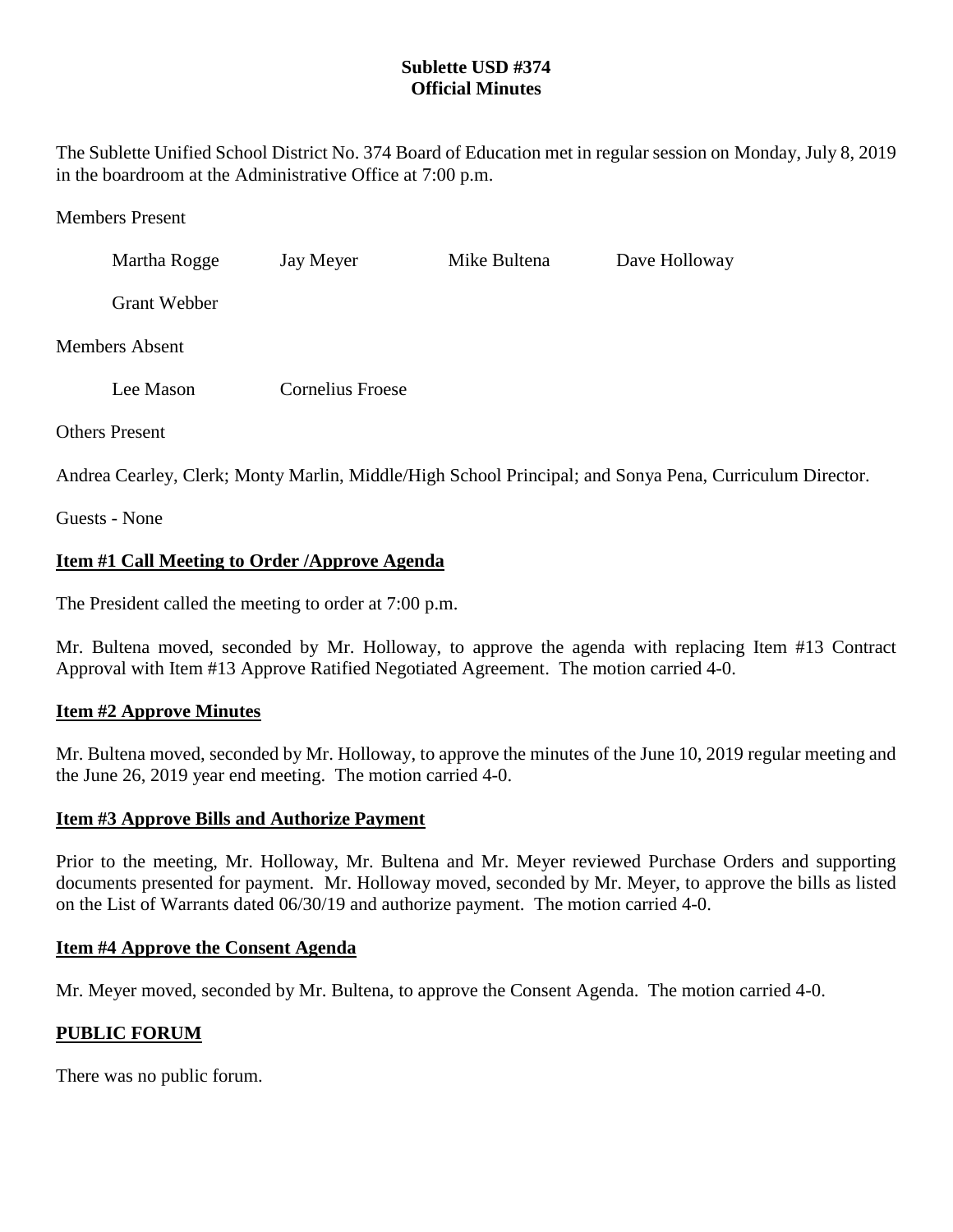Board Minutes Page 2 July 8, 2019

## **REPORTS**

## Curriculum

Mrs. Pena reported that she is still working with the ELA teachers this summer; 8 teachers attended a formative assessment meeting recently; and books will be bought for Ashley Winger's upcoming summer class.

### Principals

Mr. Marlin asked the Board what to do with all the extra old high school yearbooks. He is running out of room to store them all. Discussion was held and it was decided to advertise the available yearbooks on the various school/foundation websites and to ask for a donation to the Sublette Public Schools Foundation if people were interested in receiving the books. Mr. Marlin has received requests from former high school students about the possibility of enrolling in the college algebra class taught by Mr. Rogers. The consensus of the board was not to allow these former high school students to enroll in the class.

Mr. Webber entered the meeting at 7:15 p.m.

Mr. Marlin also led a discussion on the future of our middle/high school wrestling program. The Board decided to table the discussion for now.

Mrs. Lee was absent. No report.

#### SWPRSC/HPEC

Mr. Bultena gave the HPEC Board meeting report. Mrs. Rogge reported on the SWPRSC Board meeting and that Kelly Gillespie is continuing to train her replacement, Kim Mauk.

#### Superintendent:

Mr. Bruce was absent. No report.

#### **Item #5 Report on Cash Balances**

Mrs. Cearley reported on the Cash Balances as of June 30, 2019.

#### **Item #6 Report of Year End Transfers**

Mrs. Cearley reported on the Year End transfers made from the General Fund to At Risk, 4-Year-Old At Risk, Day Care, Bilingual, Professional Development, Title I, Small Rural Schools and Supplemental General funds.

#### **Item #7 Consider Wellness Policy**

Mr. Meyer moved, seconded by Mr. Bultena, to approve the 2019-2020 Wellness Policy. The motion carried 5-  $\Omega$ .